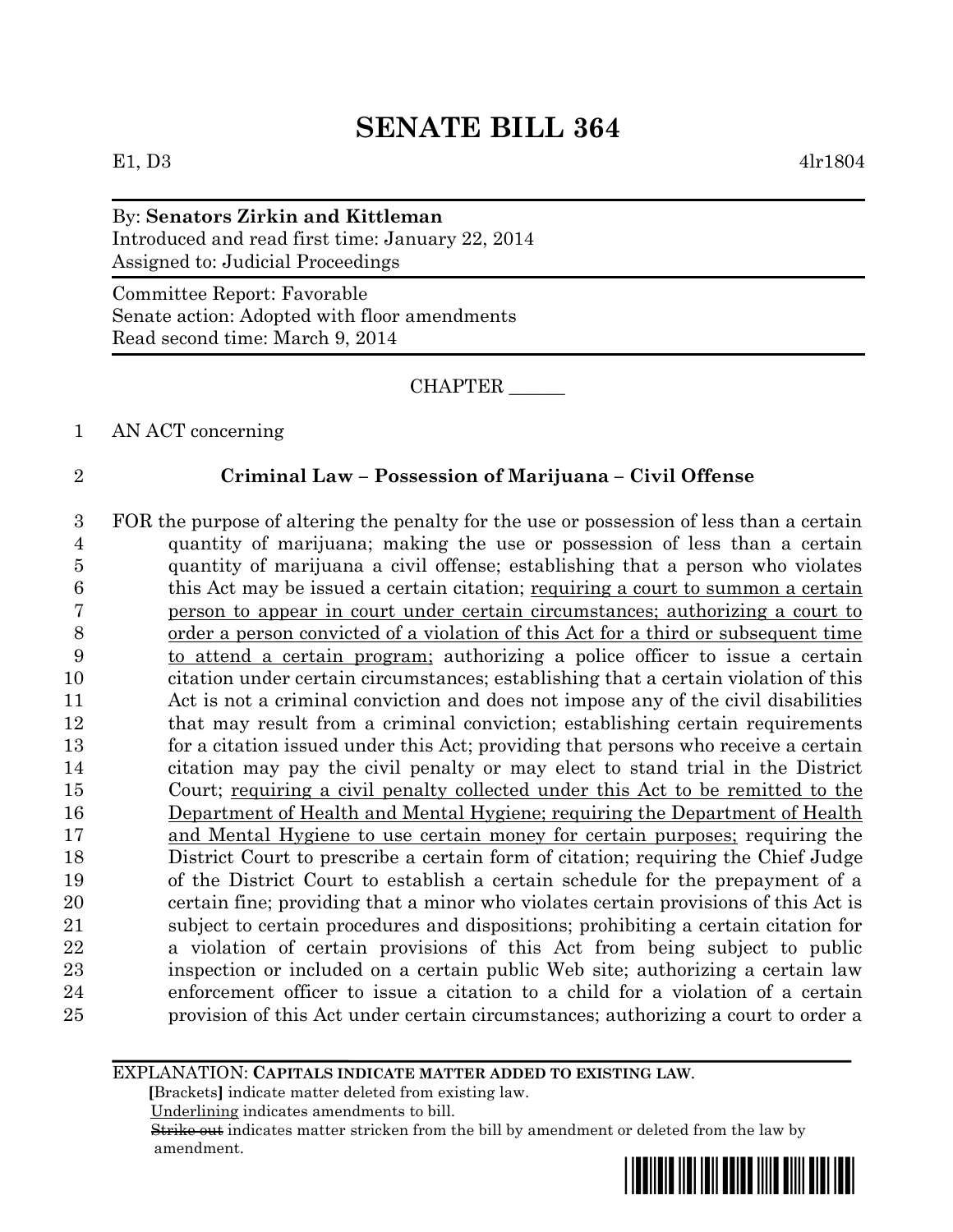| $\mathbf{1}$<br>$\overline{2}$<br>$\boldsymbol{3}$<br>4 | certain child to participate in a certain substance abuse education or<br>rehabilitation program under certain circumstances; altering a certain defined<br>term; making conforming changes; and generally relating to penalties for<br>possession of marijuana. |  |  |  |  |  |
|---------------------------------------------------------|------------------------------------------------------------------------------------------------------------------------------------------------------------------------------------------------------------------------------------------------------------------|--|--|--|--|--|
| $\overline{5}$                                          | BY repealing and reenacting, with amendments,                                                                                                                                                                                                                    |  |  |  |  |  |
| 6                                                       | Article – Courts and Judicial Proceedings                                                                                                                                                                                                                        |  |  |  |  |  |
| 7                                                       | Section 3-8A-01(dd), 3-8A-19(e)(2), and 3-8A-33(a), and $7-302(a)$                                                                                                                                                                                               |  |  |  |  |  |
| 8                                                       | Annotated Code of Maryland                                                                                                                                                                                                                                       |  |  |  |  |  |
| 9                                                       | (2013 Replacement Volume and 2013 Supplement)                                                                                                                                                                                                                    |  |  |  |  |  |
| 10                                                      | BY repealing and reenacting, without amendments,                                                                                                                                                                                                                 |  |  |  |  |  |
| 11                                                      | Article – Courts and Judicial Proceedings                                                                                                                                                                                                                        |  |  |  |  |  |
| 12                                                      | Section $3-8A-19(e)(1)$                                                                                                                                                                                                                                          |  |  |  |  |  |
| 13                                                      | Annotated Code of Maryland                                                                                                                                                                                                                                       |  |  |  |  |  |
| 14                                                      | (2013 Replacement Volume and 2013 Supplement)                                                                                                                                                                                                                    |  |  |  |  |  |
| 15                                                      | <u>BY</u> adding to                                                                                                                                                                                                                                              |  |  |  |  |  |
| 16                                                      | <u><b>Article – Courts and Judicial Proceedings</b></u>                                                                                                                                                                                                          |  |  |  |  |  |
| 17                                                      | Section $7-302(g)$                                                                                                                                                                                                                                               |  |  |  |  |  |
| 18                                                      | <b>Annotated Code of Maryland</b>                                                                                                                                                                                                                                |  |  |  |  |  |
| 19                                                      | (2013 Replacement Volume and 2013 Supplement)                                                                                                                                                                                                                    |  |  |  |  |  |
| 20                                                      | BY repealing and reenacting, with amendments,                                                                                                                                                                                                                    |  |  |  |  |  |
| 21                                                      | Article – Criminal Law                                                                                                                                                                                                                                           |  |  |  |  |  |
| 22                                                      | Section 5-601                                                                                                                                                                                                                                                    |  |  |  |  |  |
| 23                                                      | Annotated Code of Maryland                                                                                                                                                                                                                                       |  |  |  |  |  |
| 24                                                      | (2012 Replacement Volume and 2013 Supplement)                                                                                                                                                                                                                    |  |  |  |  |  |
| 25                                                      | BY adding to                                                                                                                                                                                                                                                     |  |  |  |  |  |
| 26                                                      | Article – Criminal Law                                                                                                                                                                                                                                           |  |  |  |  |  |
| 27                                                      | Section $5-601.1$                                                                                                                                                                                                                                                |  |  |  |  |  |
| 28                                                      | Annotated Code of Maryland                                                                                                                                                                                                                                       |  |  |  |  |  |
| 29                                                      | (2012 Replacement Volume and 2013 Supplement)                                                                                                                                                                                                                    |  |  |  |  |  |
| 30                                                      | BY repealing and reenacting, without amendments,                                                                                                                                                                                                                 |  |  |  |  |  |
| 31                                                      | Article – Criminal Procedure                                                                                                                                                                                                                                     |  |  |  |  |  |
| $32\,$                                                  | Section 5-212                                                                                                                                                                                                                                                    |  |  |  |  |  |
| 33                                                      | Annotated Code of Maryland                                                                                                                                                                                                                                       |  |  |  |  |  |
| 34                                                      | (2008 Replacement Volume and 2013 Supplement)                                                                                                                                                                                                                    |  |  |  |  |  |
| 35                                                      | 1. BE IT<br>ENACTED BY THE GENERAL ASSEMBLY OF<br><b>SECTION</b>                                                                                                                                                                                                 |  |  |  |  |  |
| 36                                                      | MARYLAND, That the Laws of Maryland read as follows:                                                                                                                                                                                                             |  |  |  |  |  |
| 37                                                      | <b>Article - Courts and Judicial Proceedings</b>                                                                                                                                                                                                                 |  |  |  |  |  |
|                                                         |                                                                                                                                                                                                                                                                  |  |  |  |  |  |

3–8A–01.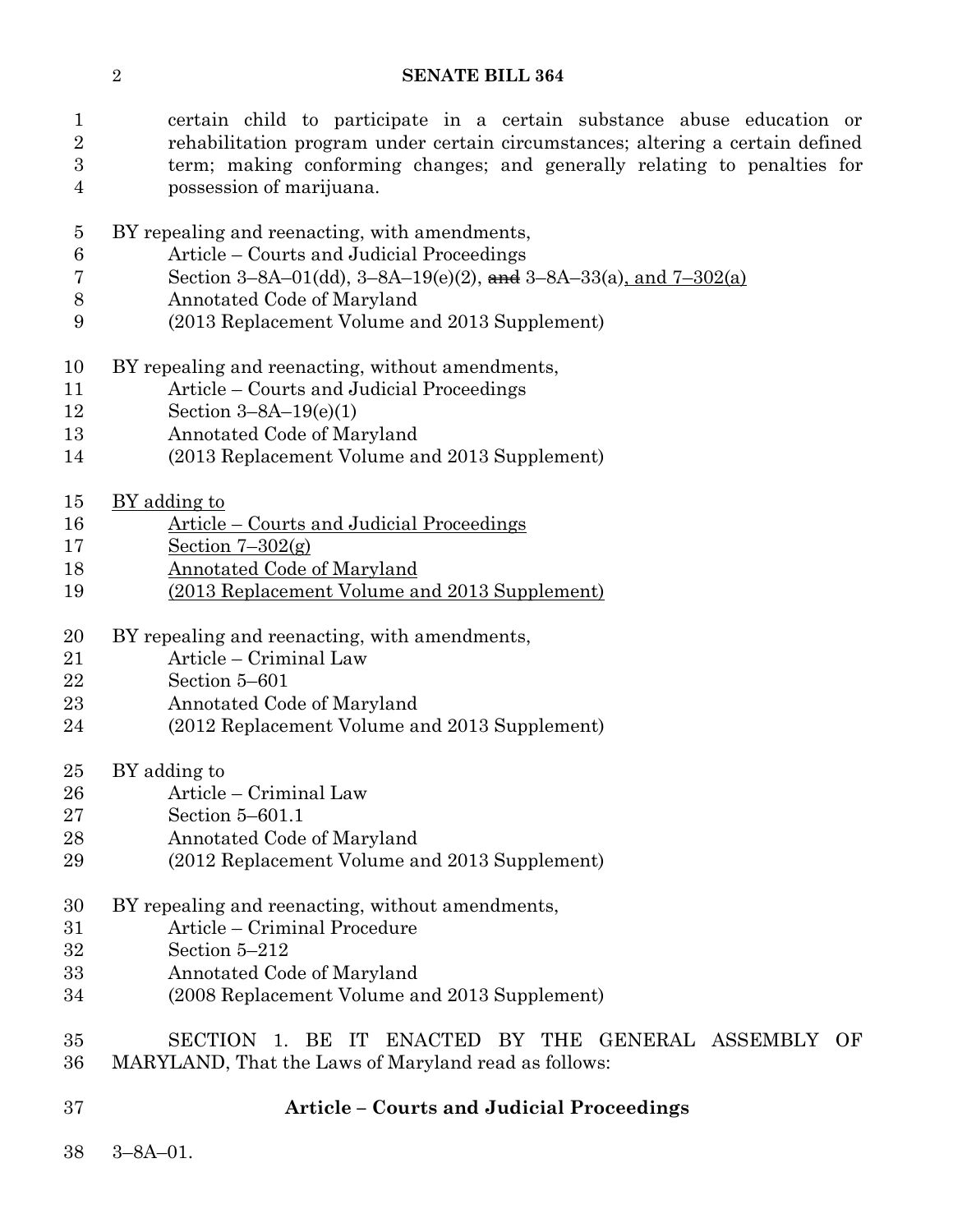**(1) § 5–601 OF THE CRIMINAL LAW ARTICLE INVOLVING THE USE OR POSSESSION OF LESS THAN 10 GRAMS OF MARIJUANA; [**(1)**] (2)** § 10–113, § 10–114, § 10–115, or § 10–116 of the Criminal Law Article; **[**(2)**] (3)** § 10–108 of the Criminal Law Article; **[**(3)**] (4)** § 10–132 of the Criminal Law Article; or **[**(4)**] (5)** § 26–103 of the Education Article. 3–8A–19. (e) (1) (i) Subject to the provisions of subparagraphs (iii) and (iv) of this paragraph, in making a disposition on a finding that the child has committed the violation specified in a citation, the court may order the Motor Vehicle Administration to initiate an action, under the motor vehicle laws, to suspend the driving privilege of a child licensed to operate a motor vehicle by the Motor Vehicle Administration for a specified period of not less than 30 days nor more than 90 days. (ii) In this paragraph, "driver's license" means a license or permit to drive a motor vehicle that is issued under the laws of this State or any other jurisdiction. (iii) In making a disposition on a finding that the child has committed a violation of § 10–113 of the Criminal Law Article specified in a citation that involved the use of a driver's license or a document purporting to be a driver's license, the court may order the Motor Vehicle Administration to initiate an action under the Maryland Vehicle Law to suspend the driving privilege of a child licensed to operate a motor vehicle by the Motor Vehicle Administration: 1. For a first offense, for 6 months; and 26 2. For a second or subsequent offense, until the child is 21 years old. (iv) In making a disposition on a finding that the child has committed a violation under § 26–103 of the Education Article, the court shall order the Motor Vehicle Administration to initiate an action, under the motor vehicle laws,

- to suspend the driving privilege of a child licensed to operate a motor vehicle by the Motor Vehicle Administration for a specified period of not less than 30 days nor more
- than 90 days.

### **SENATE BILL 364** 3

(dd) "Violation" means a violation for which a citation is issued under: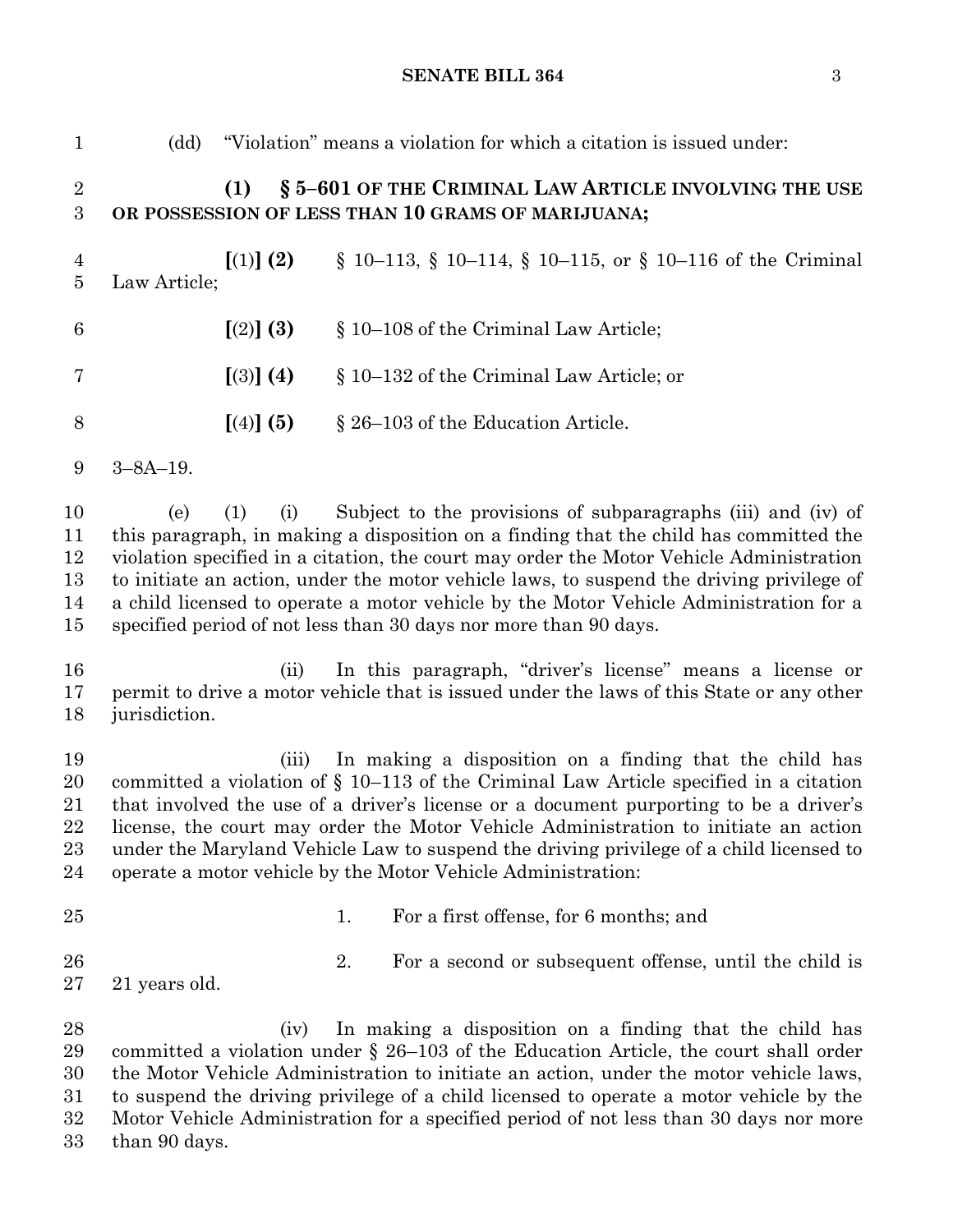1 (v) If a child subject to a suspension under this subsection does not hold a license to operate a motor vehicle on the date of the disposition, the suspension shall commence: 1. If the child is at least 16 years of age on the date of the disposition, on the date of the disposition; or 2. If the child is younger than 16 years of age on the date of the disposition, on the date the child reaches the child's 16th birthday. (2) In addition to the dispositions under paragraph (1) of this subsection, the court also may: (i) Counsel the child or the parent or both, or order the child to participate in an alcohol **OR A SUBSTANCE ABUSE** education or rehabilitation program that is in the best interest of the child; (ii) Impose a civil fine of not more than \$25 for the first violation and a civil fine of not more than \$100 for the second and subsequent violations; or (iii) Order the child to participate in a supervised work program for not more than 20 hours for the first violation and not more than 40 hours for the second and subsequent violations. 3–8A–33. (a) A law enforcement officer authorized to make arrests shall issue a citation to a child if the officer has probable cause to believe that the child is violating: **(1) § 5–601 OF THE CRIMINAL LAW ARTICLE INVOLVING THE USE OR POSSESSION OF LESS THAN 10 GRAMS OF MARIJUANA; [**(1)**] (2)** § 10–113, § 10–114, § 10–115, or § 10–116 of the Criminal Law Article; **[**(2)**] (3)** § 10–108 of the Criminal Law Article; **[**(3)**] (4)** § 10–132 of the Criminal Law Article; or **[**(4)**] (5)** § 26–103 of the Education Article. 7–302. (a) Except as provided in subsections (b) through **[**(f)**](G)** of this section, the clerks of the District Court shall: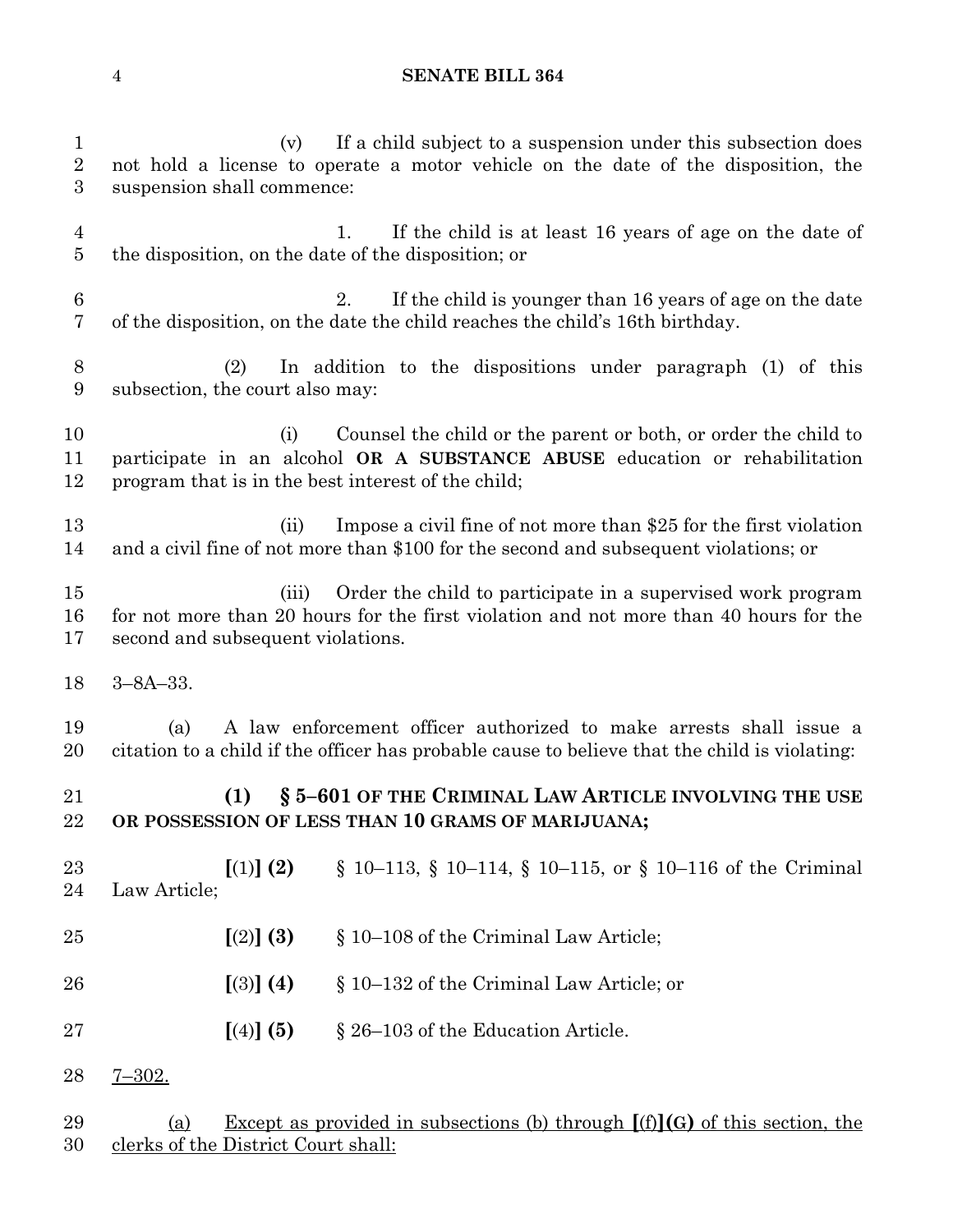| 1<br>$\overline{2}$                | Collect costs, fines, forfeitures, or penalties imposed by the court;<br>(1)<br><u>and</u>                                                                                                                                                                             |  |  |  |  |  |
|------------------------------------|------------------------------------------------------------------------------------------------------------------------------------------------------------------------------------------------------------------------------------------------------------------------|--|--|--|--|--|
| $\boldsymbol{3}$<br>$\overline{4}$ | <u>Remit them to the State under a system agreed upon by the Chief</u><br>(2)<br>Judge of the District Court and the Comptroller.                                                                                                                                      |  |  |  |  |  |
| 5<br>$\,6$<br>7<br>$8\,$           | (1)<br>CIVIL PENALTY COLLECTED BY THE DISTRICT COURT<br>(G)<br>§.<br><b>CITATIONS ISSUED</b><br>$5 - 601(C)(2)(II)$<br>RESULTING FROM<br><b>UNDER</b><br>OF<br><b>THE</b><br>CRIMINAL LAW ARTICLE SHALL BE REMITTED TO THE DEPARTMENT OF<br>HEALTH AND MENTAL HYGIENE. |  |  |  |  |  |
| 9<br>10<br>11                      | (2)<br>THE DEPARTMENT OF HEALTH AND MENTAL HYGIENE MAY<br>USE MONEY RECEIVED UNDER THIS SUBSECTION ONLY FOR THE PURPOSE OF<br>FUNDING DRUG TREATMENT AND EDUCATION PROGRAMS.                                                                                           |  |  |  |  |  |
| 12                                 | Article - Criminal Law                                                                                                                                                                                                                                                 |  |  |  |  |  |
| 13                                 | $5 - 601$ .                                                                                                                                                                                                                                                            |  |  |  |  |  |
| 14                                 | Except as otherwise provided in this title, a person may not:<br>(a)                                                                                                                                                                                                   |  |  |  |  |  |
| 15<br>16<br>17                     | possess or administer to another a controlled dangerous substance,<br>(1)<br>unless obtained directly or by prescription or order from an authorized provider acting<br>in the course of professional practice; or                                                     |  |  |  |  |  |
| 18<br>19<br>20                     | obtain or attempt to obtain a controlled dangerous substance, or<br>(2)<br>procure or attempt to procure the administration of a controlled dangerous substance<br>by:                                                                                                 |  |  |  |  |  |
| 21                                 | fraud, deceit, misrepresentation, or subterfuge;<br>(i)                                                                                                                                                                                                                |  |  |  |  |  |
| 22<br>23                           | the counterfeiting or alteration of a prescription or a written<br>(ii)<br>order;                                                                                                                                                                                      |  |  |  |  |  |
| 24                                 | the concealment of a material fact;<br>(iii)                                                                                                                                                                                                                           |  |  |  |  |  |
| 25                                 | the use of a false name or address;<br>(iv)                                                                                                                                                                                                                            |  |  |  |  |  |
| 26<br>27                           | falsely assuming the title of or representing to be a<br>(v)<br>manufacturer, distributor, or authorized provider; or                                                                                                                                                  |  |  |  |  |  |
| 28<br>29                           | making, issuing, or presenting a false or counterfeit<br>(vi)<br>prescription or written order.                                                                                                                                                                        |  |  |  |  |  |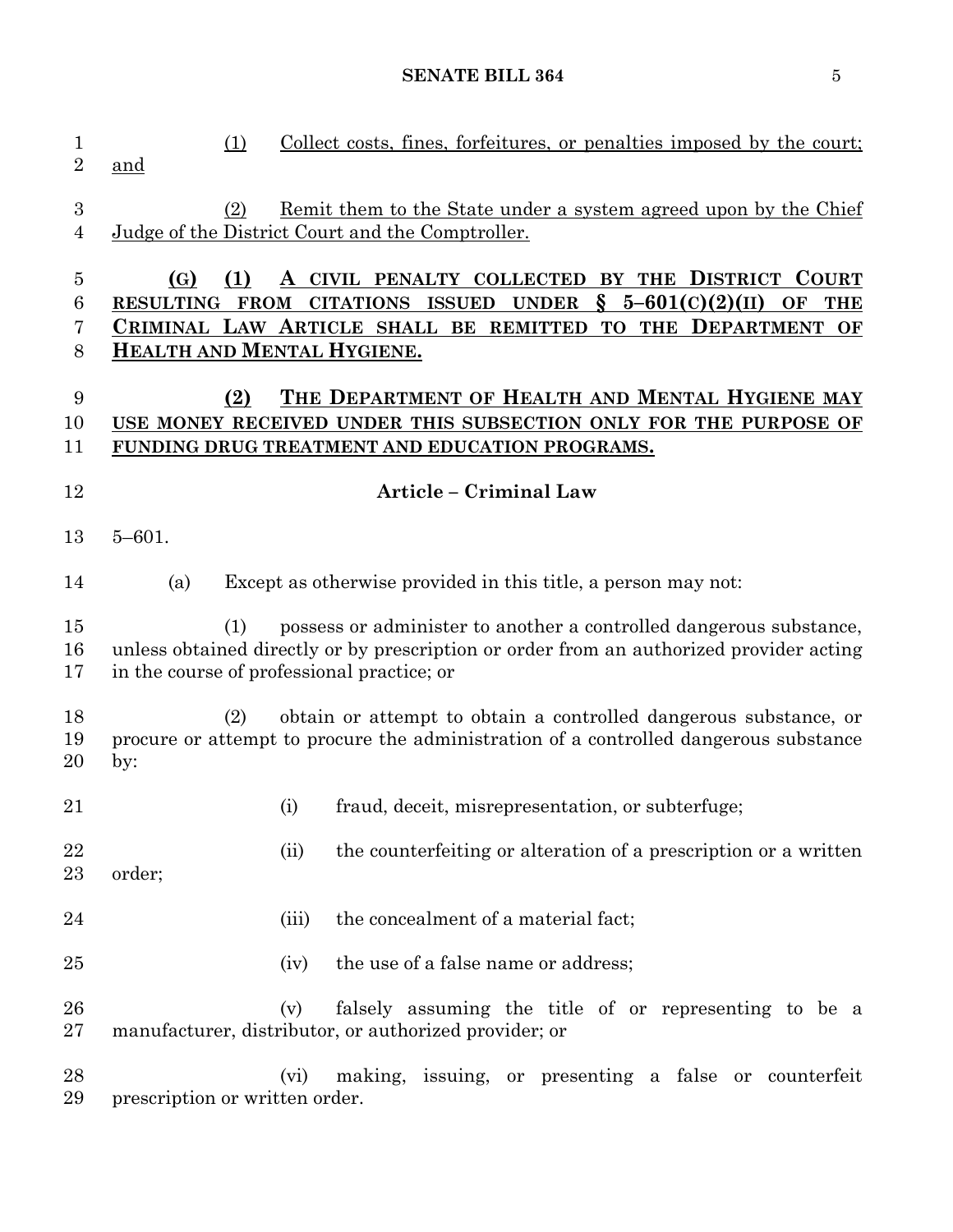(b) Information that is communicated to a physician in an effort to obtain a controlled dangerous substance in violation of this section is not a privileged communication.

 (c) (1) Except as provided in paragraphs (2) and (3) of this subsection, a person who violates this section is guilty of a misdemeanor and on conviction is subject to imprisonment not exceeding 4 years or a fine not exceeding \$25,000 or both.

 (2) (i) **[**A**] EXCEPT AS PROVIDED IN SUBPARAGRAPH (II) OF THIS PARAGRAPH, A** person whose violation of this section involves the use or possession of marijuana is subject to imprisonment not exceeding 1 year or a fine not exceeding \$1,000 or both.

 (ii) **[**1.**] 1.** A **[**person convicted of**] FIRST OR SECOND VIOLATION OF THIS SECTION INVOLVING** the use or possession of less than 10 grams of marijuana is **[**subject to imprisonment not exceeding 90 days or**] A CIVIL OFFENSE PUNISHABLE BY** a fine not exceeding **[**\$500 or both**] \$100**.

# **2. IN ADDITION TO A FINE, A COURT MAY ORDER A PERSON CONVICTED OF A THIRD OR SUBSEQUENT VIOLATION PUNISHABLE UNDER THIS SUBPARAGRAPH TO ATTEND A DRUG TREATMENT AND EDUCATION PROGRAM APPROVED BY THE DEPARTMENT OF HEALTH AND MENTAL HYGIENE.**

 **[**2. Unless specifically charged by the State, the use or possession of less than 10 grams of marijuana under subsubparagraph 1 of this subparagraph may not be considered a lesser included crime of any other crime.

23 3. If a person is convicted under this subparagraph, the court shall stay any sentence imposed that includes an unserved, nonsuspended period of imprisonment without requiring an appeal bond:

26 A. until the time for filing an appeal has expired; and B. if an appeal is filed, during the pendency of the appeal.**]** (3) (i) 1. In this paragraph the following words have the meanings indicated. 2. "Bona fide physician–patient relationship" means a

 relationship in which the physician has ongoing responsibility for the assessment, care, and treatment of a patient's medical condition.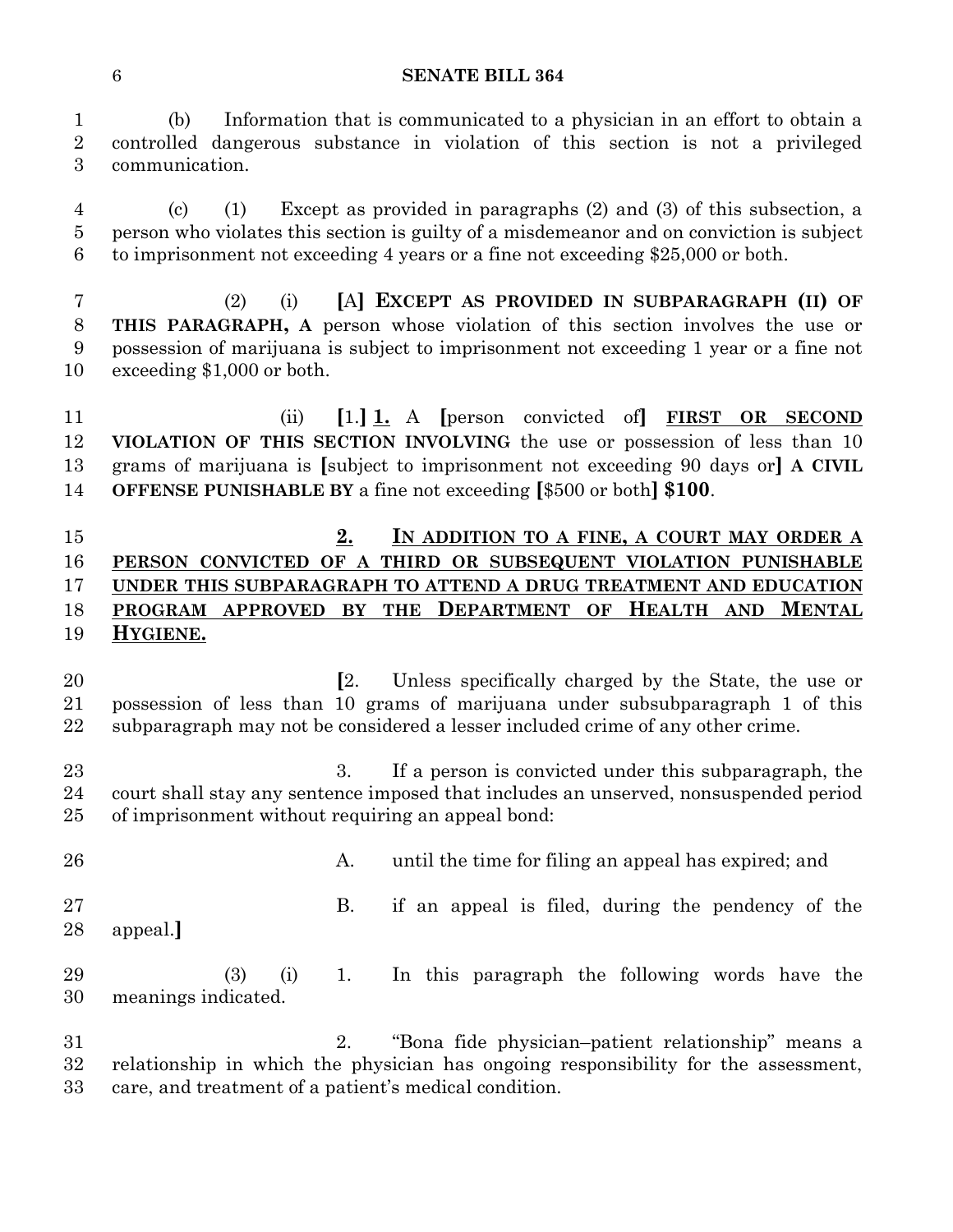| $\mathbf{1}$<br>$\overline{2}$<br>$\boldsymbol{3}$ |                                              | 3.        | "Caregiver" means an individual designated by a<br>patient with a debilitating medical condition to provide physical or medical assistance<br>to the patient, including assisting with the medical use of marijuana, who:                                                                                                        |
|----------------------------------------------------|----------------------------------------------|-----------|----------------------------------------------------------------------------------------------------------------------------------------------------------------------------------------------------------------------------------------------------------------------------------------------------------------------------------|
| 4                                                  |                                              | A.        | is a resident of the State;                                                                                                                                                                                                                                                                                                      |
| $\overline{5}$                                     |                                              | В.        | is at least 21 years old;                                                                                                                                                                                                                                                                                                        |
| 6<br>$\overline{7}$                                | domestic partner of the patient;             | C.        | is an immediate family member, a spouse, or a                                                                                                                                                                                                                                                                                    |
| 8<br>9                                             | defined in $\S$ 14–101 of this article;      | D.        | has not been convicted of a crime of violence as                                                                                                                                                                                                                                                                                 |
| 10<br>11                                           | federal controlled dangerous substances law; | Е.        | has not been convicted of a violation of a State or                                                                                                                                                                                                                                                                              |
| 12                                                 |                                              | F.        | has not been convicted of a crime of moral turpitude;                                                                                                                                                                                                                                                                            |
| 13<br>14                                           |                                              | G.        | has been designated as caregiver by the patient in<br>writing that has been placed in the patient's medical record prior to arrest;                                                                                                                                                                                              |
| 15<br>16                                           | serve as caregiver; and                      | Η.        | is the only individual designated by the patient to                                                                                                                                                                                                                                                                              |
| 17                                                 |                                              | Ι.        | is not serving as caregiver for any other patient.                                                                                                                                                                                                                                                                               |
| 18<br>19<br>20<br>$21\,$                           |                                              | 4.        | "Debilitating medical condition" means a chronic or<br>debilitating disease or medical condition or the treatment of a chronic or debilitating<br>disease or medical condition that produces one or more of the following, as documented<br>by a physician with whom the patient has a bona fide physician–patient relationship: |
| 22                                                 |                                              | A.        | cachexia or wasting syndrome;                                                                                                                                                                                                                                                                                                    |
| 23                                                 |                                              | <b>B.</b> | severe or chronic pain;                                                                                                                                                                                                                                                                                                          |
| 24                                                 |                                              | C.        | severe nausea;                                                                                                                                                                                                                                                                                                                   |
| 25                                                 |                                              | D.        | seizures;                                                                                                                                                                                                                                                                                                                        |
| 26                                                 |                                              | Е.        | severe and persistent muscle spasms; or                                                                                                                                                                                                                                                                                          |
| 27<br>28                                           | conventional medicine.                       | F.        | any other condition that is severe and resistant to                                                                                                                                                                                                                                                                              |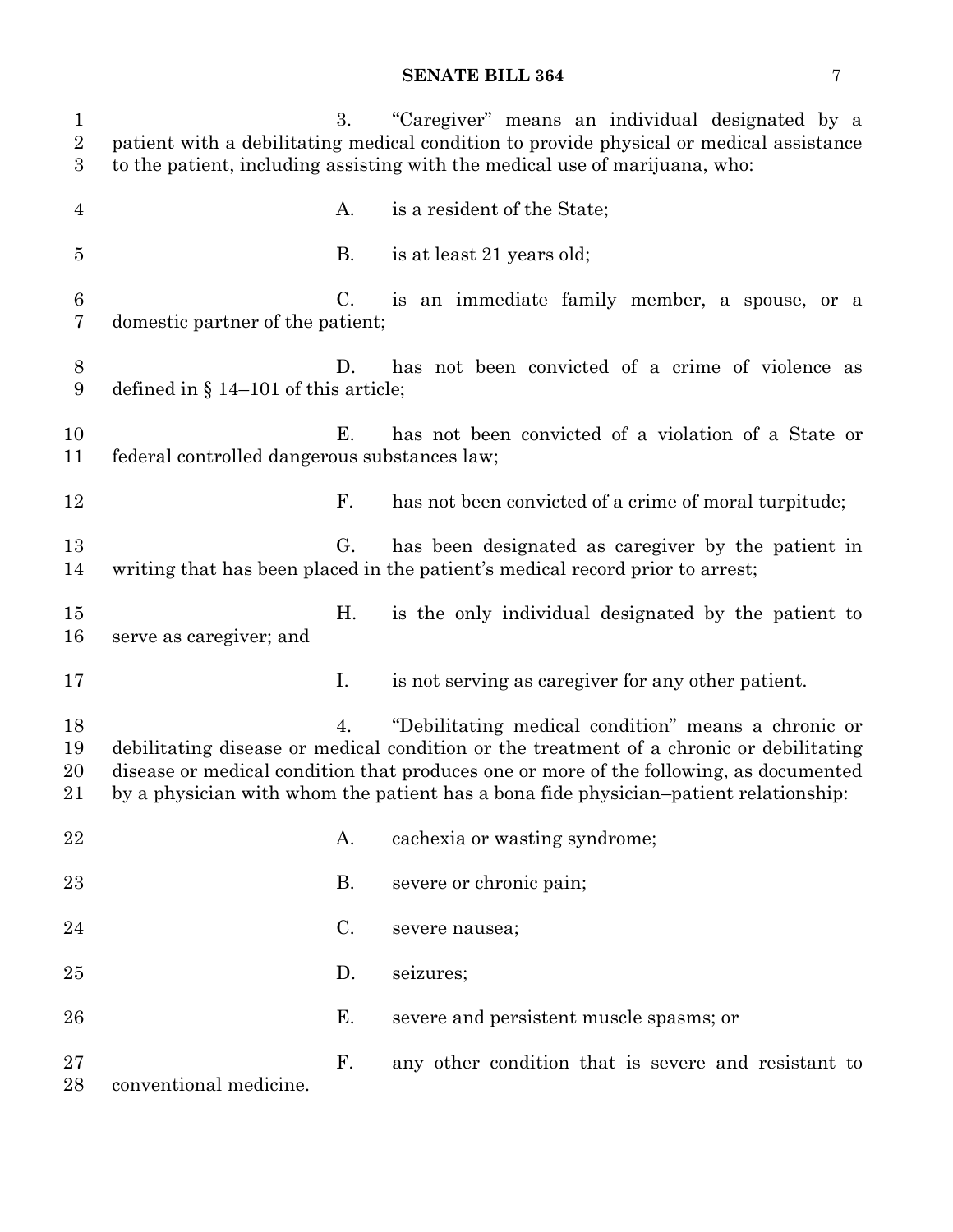(ii) 1. In a prosecution for the use or possession of marijuana, the defendant may introduce and the court shall consider as a mitigating factor any evidence of medical necessity.

 2. Notwithstanding paragraph (2) of this subsection, if the court finds that the person used or possessed marijuana because of medical necessity, on conviction of a violation of this section, the maximum penalty that the court may impose on the person is a fine not exceeding \$100.

 (iii) 1. In a prosecution for the use or possession of marijuana under this section, it is an affirmative defense that the defendant used or possessed marijuana because:

11 A. the defendant has a debilitating medical condition that has been diagnosed by a physician with whom the defendant has a bona fide physician–patient relationship;

 B. the debilitating medical condition is severe and resistant to conventional medicine; and

 C. marijuana is likely to provide the defendant with therapeutic or palliative relief from the debilitating medical condition.

- 2. A. In a prosecution for the possession of marijuana under this section, it is an affirmative defense that the defendant possessed marijuana because the marijuana was intended for medical use by an individual with a debilitating medical condition for whom the defendant is a caregiver.
- B. A defendant may not assert the affirmative defense under this subsubparagraph unless the defendant notifies the State's Attorney of the defendant's intention to assert the affirmative defense and provides the State's Attorney with all documentation in support of the affirmative defense in accordance with the rules of discovery provided in Maryland Rules 4–262 and 4–263.
- 27 3. An affirmative defense under this subparagraph may not be used if the defendant was:
- A. using marijuana in a public place or assisting the individual for whom the defendant is a caregiver in using the marijuana in a public place; or
- B. in possession of more than 1 ounce of marijuana.
- **5–601.1.**

 **(A) A POLICE OFFICER SHALL ISSUE A CITATION TO A PERSON WHO THE POLICE OFFICER HAS PROBABLE CAUSE TO BELIEVE HAS COMMITTED A**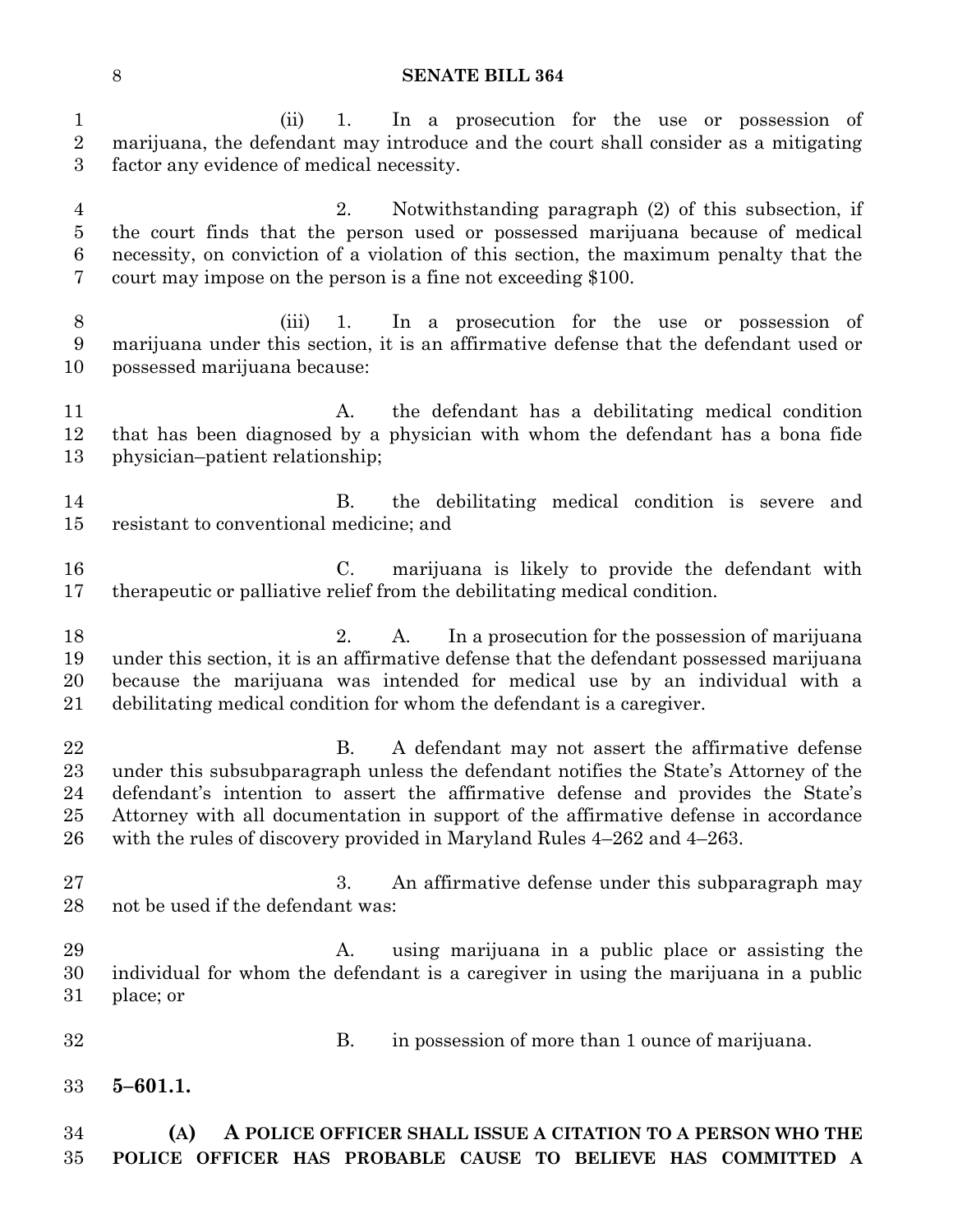**VIOLATION OF § 5–601 OF THIS PART INVOLVING THE USE OR POSSESSION OF LESS THAN 10 GRAMS OF MARIJUANA. (B) (1) A VIOLATION OF § 5–601 OF THIS PART INVOLVING THE USE OR POSSESSION OF LESS THAN 10 GRAMS OF MARIJUANA IS A CIVIL OFFENSE. (2) ADJUDICATION OF A VIOLATION UNDER § 5–601 OF THIS PART INVOLVING THE USE OR POSSESSION OF LESS THAN 10 GRAMS OF MARIJUANA: (I) IS NOT A CRIMINAL CONVICTION FOR ANY PURPOSE; AND (II) DOES NOT IMPOSE ANY OF THE CIVIL DISABILITIES THAT MAY RESULT FROM A CRIMINAL CONVICTION. (C) (1) A CITATION ISSUED FOR A VIOLATION OF § 5–601 OF THIS PART INVOLVING THE USE OR POSSESSION OF LESS THAN 10 GRAMS OF MARIJUANA SHALL BE SIGNED BY THE POLICE OFFICER WHO ISSUES THE CITATION AND SHALL CONTAIN: (1) (I) THE NAME AND ADDRESS OF THE PERSON CHARGED; (2) (II) THE DATE AND TIME THAT THE VIOLATION OCCURRED; (3) (III) THE LOCATION AT WHICH THE VIOLATION OCCURRED; (4) (IV) THE FINE THAT MAY BE IMPOSED; (5) (V) A NOTICE STATING THAT PREPAYMENT OF THE FINE IS ALLOWED, EXCEPT AS PROVIDED IN PARAGRAPH (2) OF THIS SUBSECTION; (6) (VI) A NOTICE IN BOLDFACE TYPE THAT STATES THAT THE PERSON SHALL: (I) 1. PAY THE FULL AMOUNT OF THE PRESET FINE; OR (II) 2. REQUEST A TRIAL DATE AT THE DATE, TIME, AND PLACE ESTABLISHED BY THE DISTRICT COURT BY WRIT OR TRIAL NOTICE; AND (7) (VII) A NOTICE STATING THAT AFTER REQUESTING A TRIAL DATE, FAILURE TO APPEAR IS A MISDEMEANOR AND SUBJECT TO PENALTIES UNDER § 5–212 OF THE CRIMINAL PROCEDURE ARTICLE.**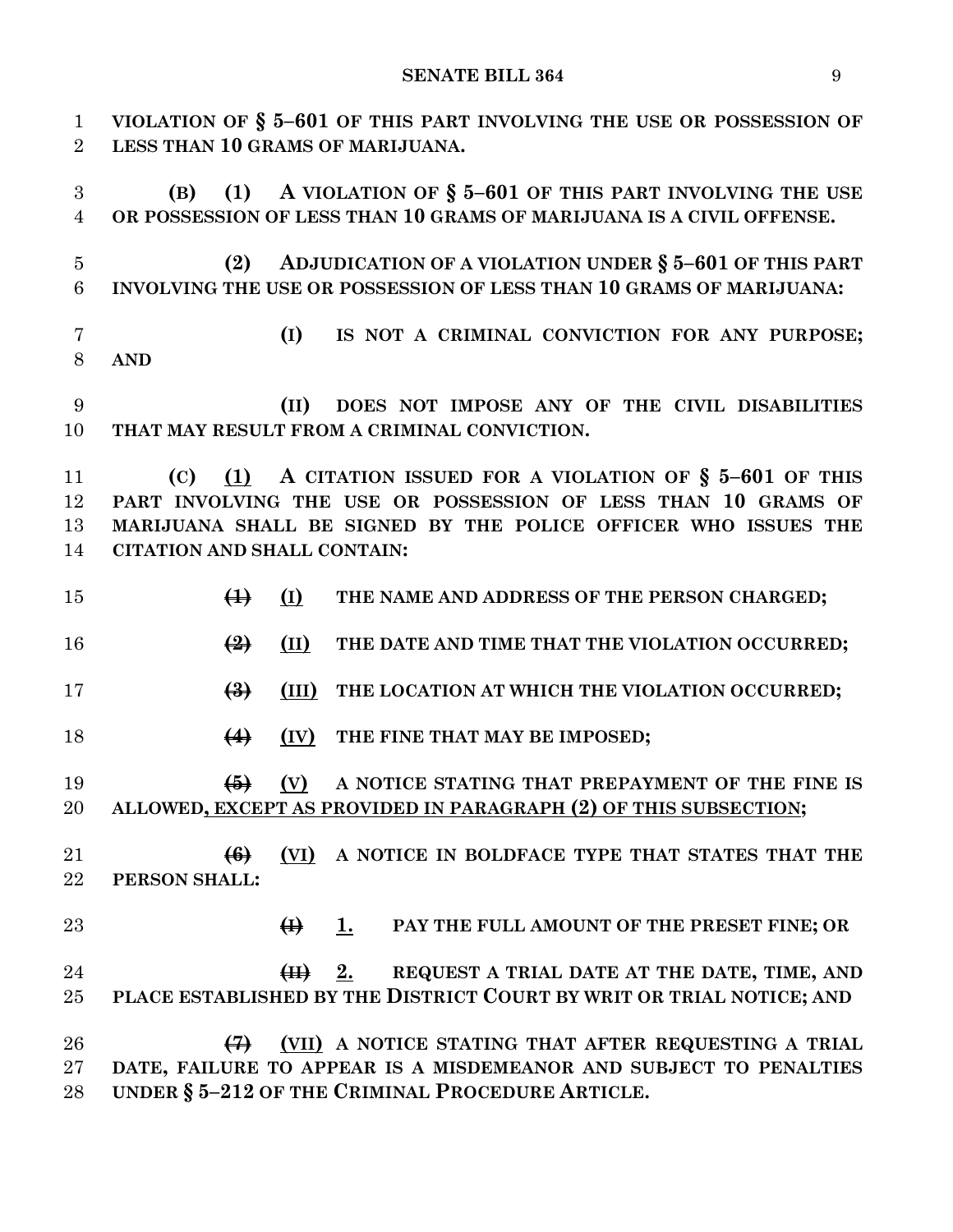**(2) IF THE COURT FINDS THAT A PERSON HAS COMMITTED A THIRD OR SUBSEQUENT VIOLATION OF § 5–601 OF THIS PART INVOLVING THE USE OR POSSESSION OF LESS THAN 10 GRAMS OF MARIJUANA, THE COURT SHALL SUMMON THE PERSON FOR TRIAL FOR THE PURPOSE OF DETERMINING WHETHER TO ORDER THE PERSON TO ATTEND A PROGRAM DESCRIBED IN § 5–601(C)(2)(II)2 OF THIS SUBTITLE.**

 **(D) THE FORM OF THE CITATION SHALL BE UNIFORM THROUGHOUT THE STATE AND SHALL BE PRESCRIBED BY THE DISTRICT COURT.**

 **(E) THE CHIEF JUDGE OF THE DISTRICT COURT SHALL ESTABLISH A SCHEDULE FOR THE PREPAYMENT OF THE FINE.**

 **(F) A PERSON ISSUED A CITATION FOR A VIOLATION OF § 5–601 OF THIS PART INVOLVING THE USE OR POSSESSION OF LESS THAN 10 GRAMS OF MARIJUANA WHO IS UNDER THE AGE OF 18 YEARS SHALL BE SUBJECT TO THE PROCEDURES AND DISPOSITIONS PROVIDED IN TITLE 3, SUBTITLE 8A OF THE COURTS ARTICLE.**

 **(G) A CITATION FOR A VIOLATION OF § 5–601 OF THIS PART INVOLVING THE USE OR POSSESSION OF LESS THAN 10 GRAMS OF MARIJUANA AND THE OFFICIAL RECORD OF A COURT REGARDING THE CITATION ARE NOT SUBJECT TO PUBLIC INSPECTION AND MAY NOT BE INCLUDED ON THE PUBLIC WEB SITE MAINTAINED BY THE MARYLAND JUDICIARY.**

- 
- **Article – Criminal Procedure**
- 5–212.
- (a) This section does not apply to a citation:
- 24 (1) for a violation of a parking ordinance or regulation adopted under Title 26, Subtitle 3 of the Transportation Article;
- (2) adopted by the Chief Judge of the District Court under § 1–605(d) of the Courts Article, for use in traffic offenses; or
- (3) issued by a Natural Resources police officer under § 1–205 of the Natural Resources Article.

 (b) A bench warrant may be issued for the arrest of a defendant who fails to appear in court in response to a citation.